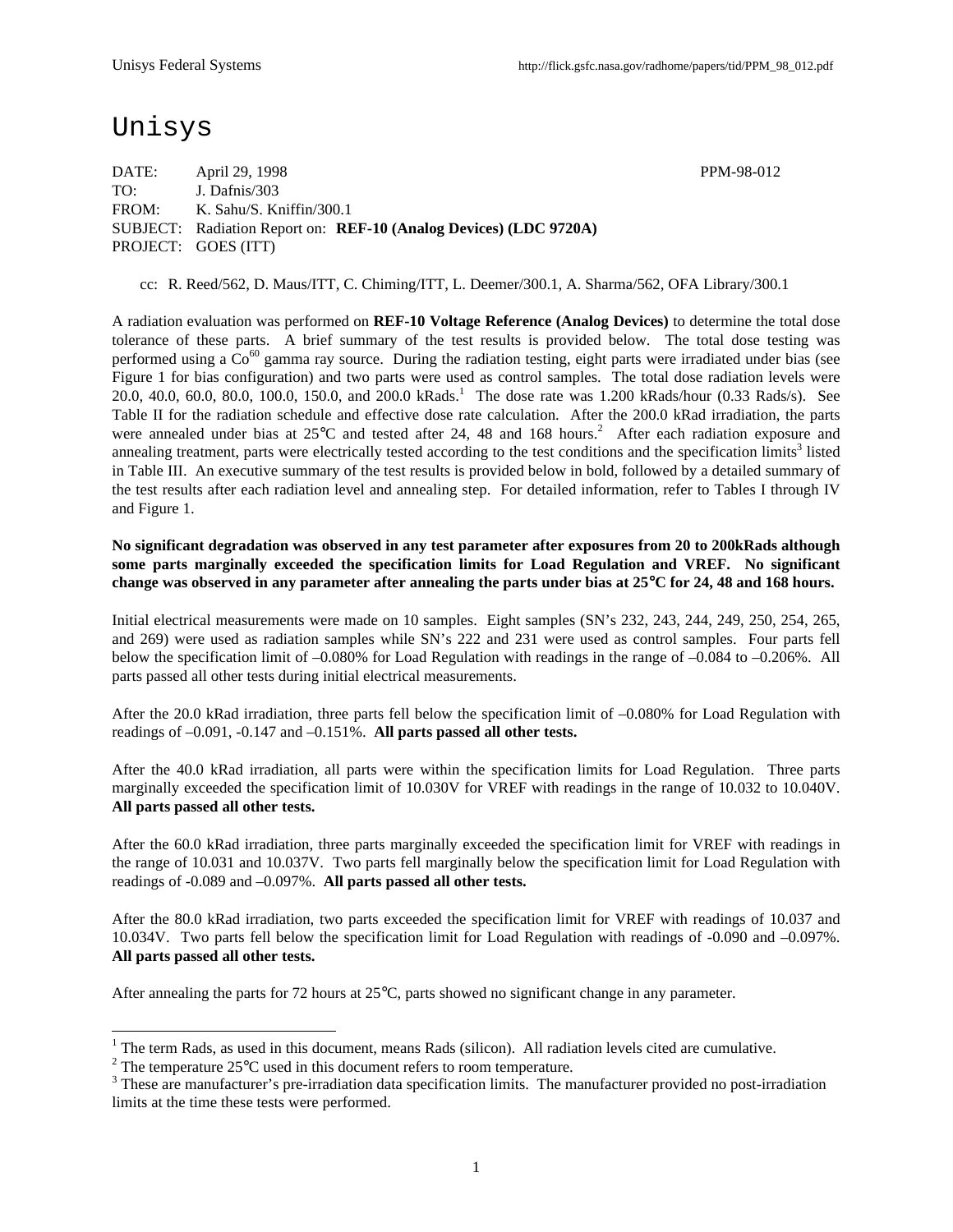After the 100.0 kRad irradiation, two parts exceeded the specification limit for VREF with readings of 10.036 and 10.033V. Two parts fell below the specification limit for Load Regulation with readings of -0.104 and –0.103%. **All parts passed all other tests.**

After the 150.0 kRad irradiation, one part exceeded the specification limit for VREF with a reading of 10.035V. Two parts fell below the specification limit for Load Regulation with readings of -0.122 and –0.106%. One part exceeded the specification limit of 0.200% for Line Regulation with a reading of 0.223%. **All parts passed all other tests.**

After the 200.0 kRad irradiation, one part exceeded the specification limit for VREF with a reading of 10.035V. Two parts fell below the specification limit for Load Regulation with readings of -0.121 and –0.107%. **All parts passed all other tests.**

After annealing the parts for 24, 48 and 168 hours at 25°C, parts showed no significant change in any parameter with readings much the same as at 200kRads.

Table IV provides a summary of the test results with the mean and standard deviation values for each parameter after each irradiation exposure and annealing step.

Any further details about this evaluation can be obtained upon request. If you have any questions, please call us at (301) 731-8954.

#### \_\_\_\_\_\_\_\_\_\_\_\_\_\_\_\_\_\_\_\_\_\_\_\_\_\_\_\_\_\_\_\_\_\_\_\_\_\_\_\_\_\_\_\_\_\_\_\_\_\_\_\_\_\_\_\_\_\_\_\_\_\_\_\_\_\_\_\_\_\_\_\_\_\_\_\_\_\_\_\_\_\_\_\_\_\_\_\_\_\_\_\_ ADVISORY ON THE USE OF THIS DOCUMENT

The information contained in this document has been developed solely for the purpose of providing general guidance to employees of the Goddard Space Flight Center (GSFC). This document may be distributed outside GSFC only as a courtesy to other government agencies and contractors. Any distribution of this document, or application or use of the information contained herein, is expressly conditional upon, and is subject to, the following understandings and limitations:

(a) The information was developed for general guidance only and is subject to change at any time;

(b) The information was developed under unique GSFC laboratory conditions which may differ substantially from outside conditions;

(c) GSFC does not warrant the accuracy of the information when applied or used under other than unique GSFC laboratory conditions;

(d) The information should not be construed as a representation of product performance by either GSFC or the manufacturer;

(e) Neither the United States government nor any person acting on behalf of the United States government assumes any liability resulting from the application or use of the information.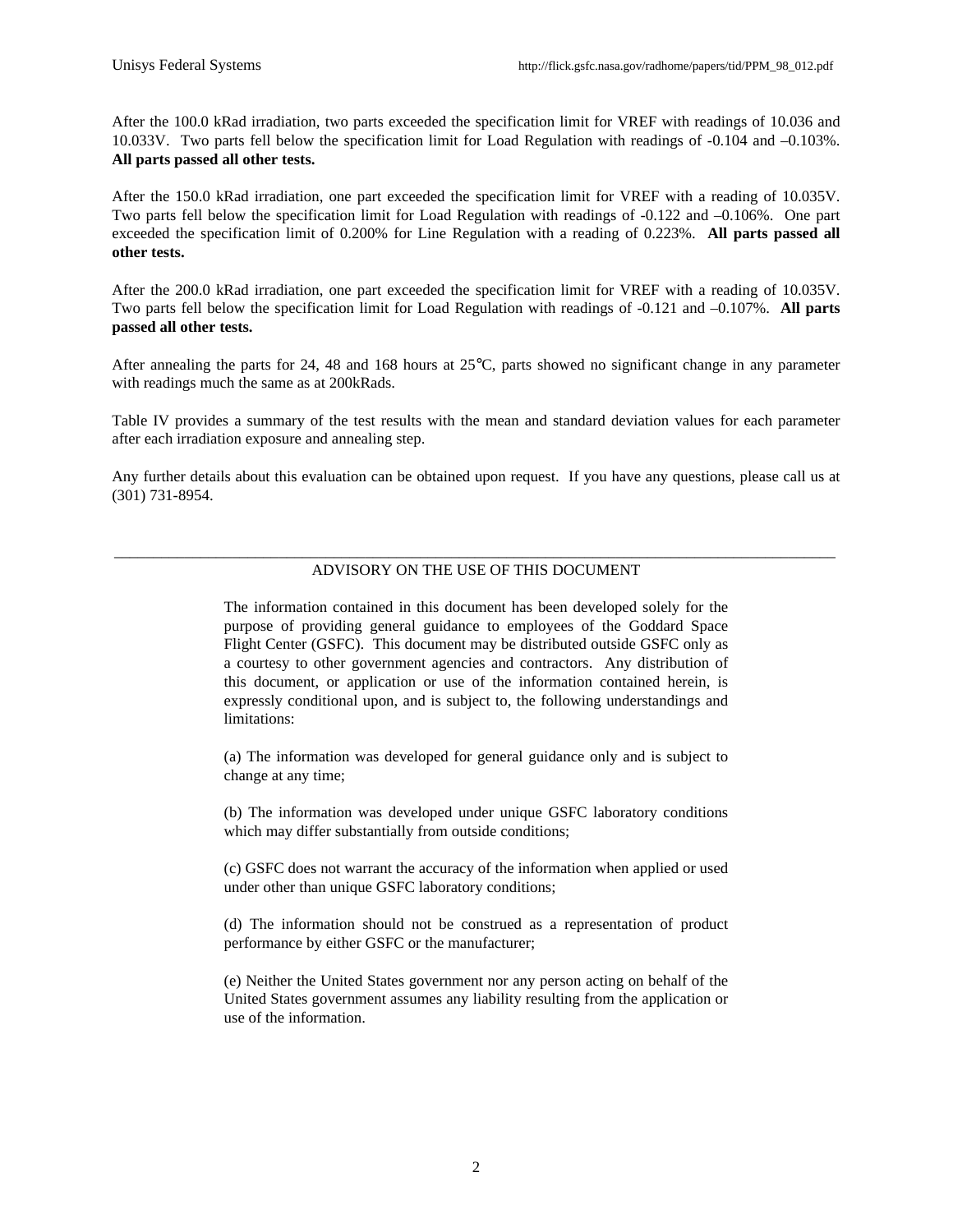### Figure 1. Radiation Bias Circuit for REF-10



Notes:

- 1.  $R_L = 10k\Omega \pm 10\%, \frac{1}{4}W$ .
- 2.  $V_{IN} = +30.0V$ ,  $V_{OUT} = +10V \pm 0.05V$ .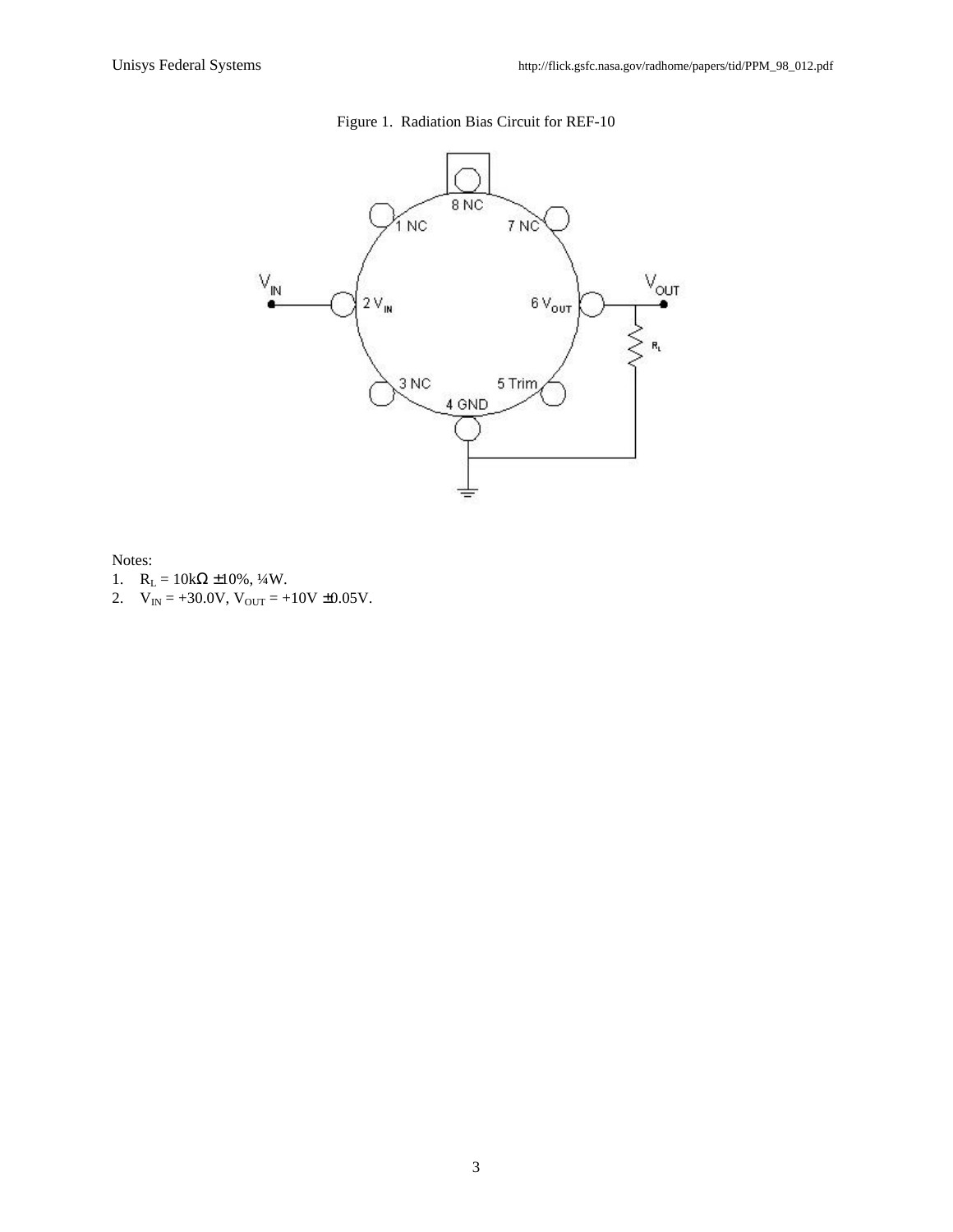| Generic Part Number:                 | $REF-10$                                   |
|--------------------------------------|--------------------------------------------|
| <b>GOES ITT Part Number</b>          | $REF-10$                                   |
| Charge Number:                       | C80709/C80825                              |
| Manufacturer:                        | <b>Analog Devices</b>                      |
| Lot Date Code (LDC):                 | 9720A                                      |
| <b>Quantity Tested:</b>              | 10                                         |
| Serial Number of Control Samples:    | 222, 232                                   |
| Serial Numbers of Radiation Samples: | 232, 243, 244, 249, 250, 254, 265, and 269 |
| Part Function:                       | Voltage Reference                          |
| Part Technology:                     | Bipolar                                    |
| Package Style:                       | TO-99 Can                                  |
| Test Equipment:                      | A540                                       |
| Test Engineer:                       | S. Archer-Davies                           |

#### TABLE I. Part Information

• The manufacturer for this part guaranteed no radiation tolerance/hardness.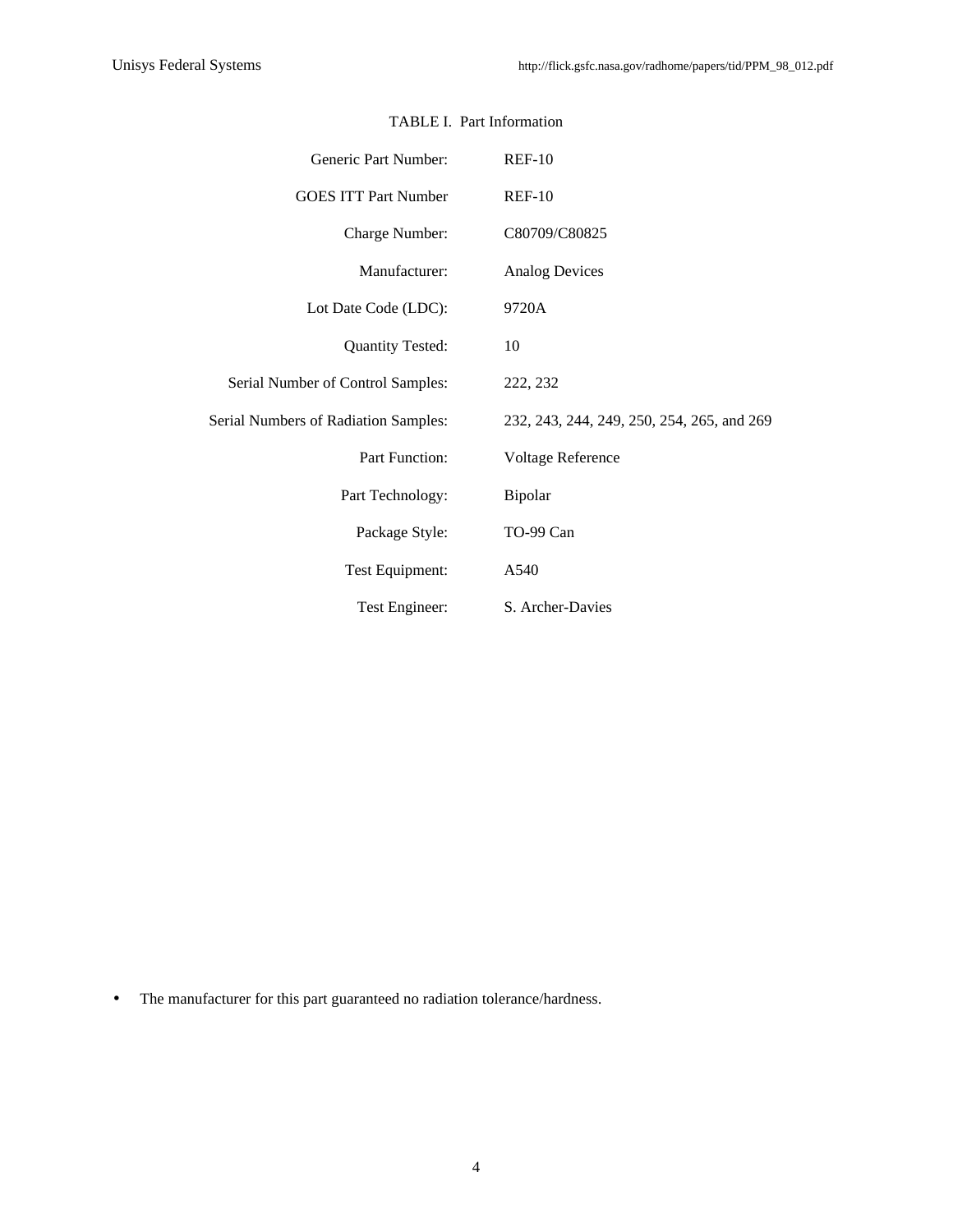| TABLE II. Radiation Schedule for REF-10 |  |
|-----------------------------------------|--|
|                                         |  |
|                                         |  |
|                                         |  |
|                                         |  |
|                                         |  |
|                                         |  |
|                                         |  |
|                                         |  |
|                                         |  |
|                                         |  |
|                                         |  |
|                                         |  |

Effective Dose Rate = 200,000 RADS/14 DAYS=595.2 RADS/HOUR=0.17 RADS/SEC The effective dose rate is lower than that of the individual radiation steps as it takes into account the interimannealing step.

\* This 72 hour annealing step was added to maintain the prescribed dose rate due to the weekend.

\*\* The dose rate was adjusted to allow the parts to receive radiation dose over the weekend.

PARTS WERE IRRADIATED AND ANNEALED UNDER BIAS, SEE FIGURE 1.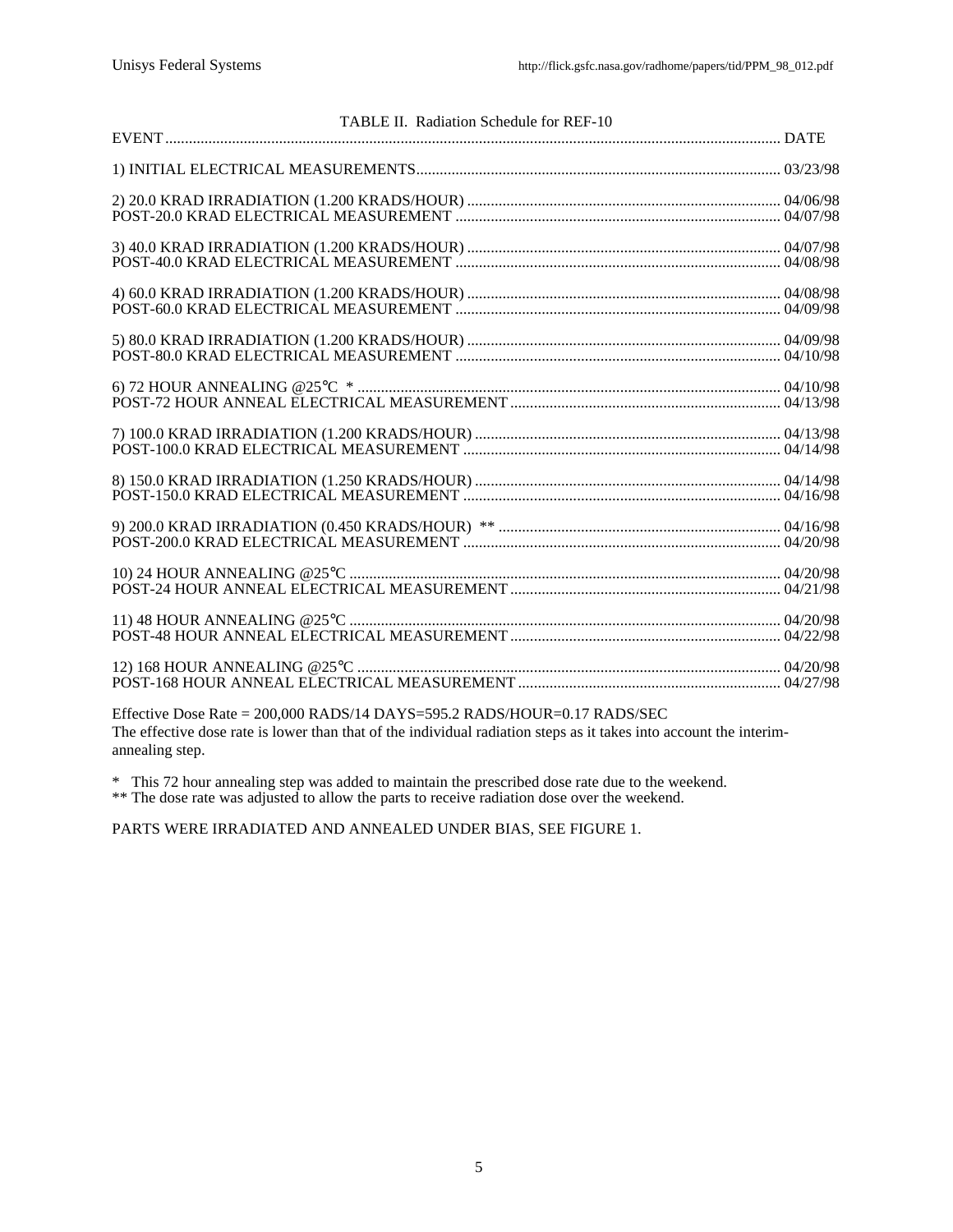| Test             |                  |                                     | Spec.   | Lim.  |
|------------------|------------------|-------------------------------------|---------|-------|
| #                | <b>Parameter</b> | <b>Units Test Conditions</b>        | min     | max   |
| 1                | Iq               | mA No Load                          | 0.0     | 1.4   |
| $\mathbf{2}$     | <b>VREF</b>      | <b>V</b> No Load                    | 9.97    | 10.03 |
| 3                | <b>Load Reg</b>  | $\%$ $\mathbf{I}_L = 0$ mA to 10 mA | $-0.08$ | 0.08  |
| $\boldsymbol{4}$ | <b>Line Reg</b>  | $\%$ $V_{IN}$ = 13V to 33V          | $-0.20$ | 0.20  |
| 5                | ISC              | $mA V_{OUT} = 0V$                   | -60     | $-15$ |
| 6                | I sink           | $mA$ $V_{OUT} = 10V$                | 0.3     | 2.0   |
|                  | I load           | $mA$ <sub>OUT</sub> = 10V           | $-30$   | $-10$ |

#### Table III. Electrical Characteristics of REF-10 /1

Notes:

1/ These are the manufacturer's non-irradiated data sheet specification limits. The manufacturer provided no postirradiation limits at the time the tests were performed.